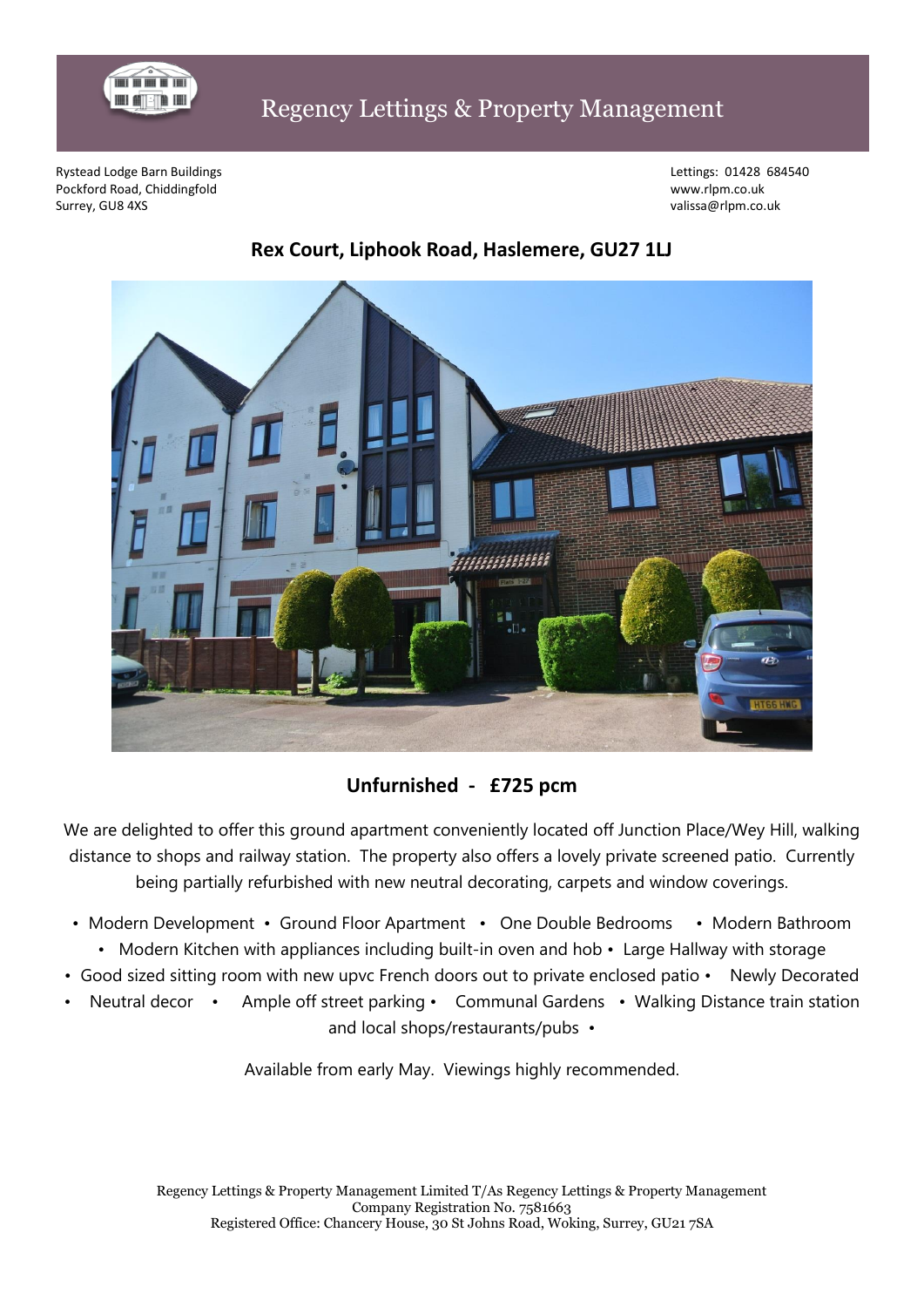

Rystead Lodge Barn Buildings **Lettings: 01428 684540** Pockford Road, Chiddingfold www.rlpm.co.uk Surrey, GU8 4XS values and the state of the state of the state of the state of the state of the state of the state of the state of the state of the state of the state of the state of the state of the state of the state of

This apartment can be accessed from the front of the building or the rear car park access to the building, via a communal entrance the apartment is entered via a door into a spacious hallway, with large cupboard. The property is due to be decorated and has neutral carpets. A doorway leads to: Sitting Room – rear aspect with double upvc French doors to private patio, storage heater, neutral décor, neutral carpets and curtains.



Archway to modern fitted kitchen with ample base and eye level units, built in oven and hob, new washing machine, larder fridge, window to rear.



Regency Lettings & Property Management Limited T/As Regency Lettings & Property Management Company Registration No. 7581663 Registered Office: Chancery House, 30 St Johns Road, Woking, Surrey, GU21 7SA